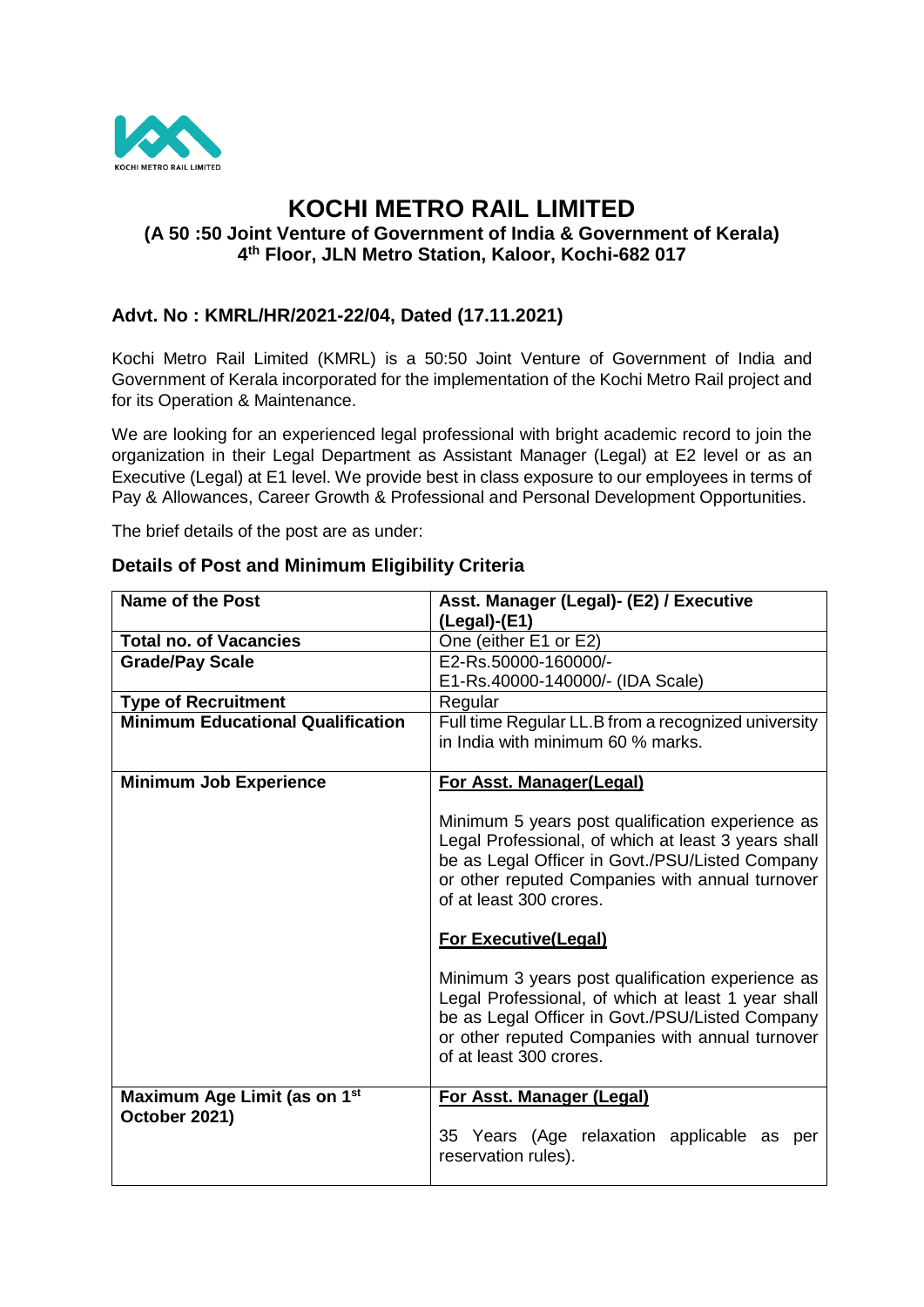| <b>For Executive (Legal)</b>                                      |
|-------------------------------------------------------------------|
| 30 Years (Age relaxation applicable as per<br>reservation rules). |

#### **General Conditions:-**

- Age, Qualification & Experience will be reckoned as on 01.11.2021.
- Only shortlisted candidates will be notified for interview, which will be communicated through email id registered with KMRL by the applicants. No other mode of communication will be attempted.
- KMRL reserves the right to shortlist the applicants for written test and Interview/Interview.
- Any corrigendum/ addendum to this advertisement will be displayed only in the website (kochimetro.org). Applicants are requested to visit the website from time to time for all updates.
- Applicants employed in Govt. /Quasi Govt. / PSUs shall produce a "No Objection Certificate" from their employer at the time of interview.
- Candidates from PSU/Govt. Organizations should be presently working in the equivalent grade/its equivalent scale or in the immediate lower grade/its equivalent scale and proof thereof shall be submitted along with application or at the time of interview.
- Candidates from private sector applying for the post of Asst Manager (Legal) shall be presently having CTC of minimum Rs. 10 lakhs per annum and those applying for the post of Executive (Legal) shall be presently having CTC of minimum Rs. 7.50 lakhs per annum and proof thereof shall be submitted along with application or at the time of interview.
- Acceptance or rejection of application of the candidates will be at the sole discretion of the Management. Incomplete applications are liable to be rejected.
- KMRL management reserves the right to cancel or amend this advertisement.
- Applications of candidates attempting to influence or interfere with the selection process will be rejected summarily and he/she will be declared disqualified for future vacancies in KMRL.
- No TA/DA will be paid by KMRL to candidates for attending interview.
- KMRL reserves the right to cancel the selection process or not to fill the position/ select any candidate, without assigning any reason.
- Candidature of a candidate is liable to be rejected at any stage of the recruitment process or after recruitment or joining, if any information provided by the candidate is found to be false or not in conformity with the eligibility criteria mentioned in the advertisement.
- Merely fulfilling the minimum qualifications and experience will not confer on any candidates the right to be shortlisted /called for an interview or to be selected.
- KMRL reserves the right to offer a grade lower than that which was applied for by the candidates.
- Merely fulfilling the experience of 5 years does not confer any right to the candidates to be considered for the Asst. Manager (E2) position. Selection and fixation of Grade is the sole discretion of KMRL and it depends upon the suitability/performance/ previous experience/pay drawn etc of the candidate. The decision of the management regarding the Grade (E1/E2) offered to the selected candidate shall be final and binding.
- KMRL reserves the right to maintain a list of waitlisted candidates after selection process for filling future vacancies, if any as per the Recruitment Rules.